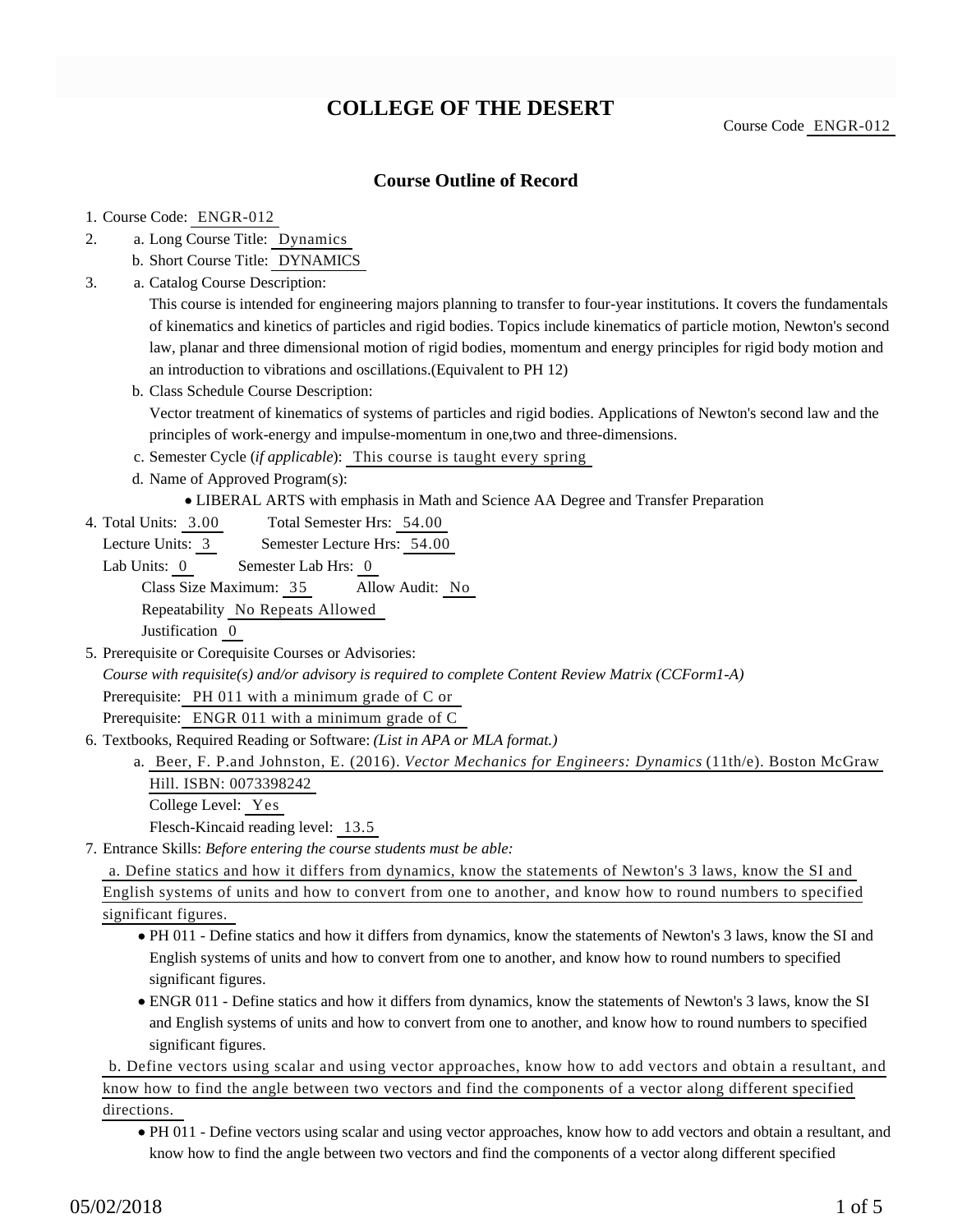directions.

ENGR 011 - Define vectors using scalar and using vector approaches, know how to add vectors and obtain a resultant, and know how to find the angle between two vectors and find the components of a vector along different specified directions.

c. Construct the free body diagram of a particle and a system and know how to find forces in systems composed of springs, cables and pulleys.

- PH 011 Construct the free body diagram of a particle and a system and know how to find forces in systems composed of springs, cables and pulleys.
- ENGR 011 Construct the free body diagram of a particle and a system and know how to find forces in systems composed of springs, cables and pulleys.

d. Compute a moment created by a force, and know how to reduce a system of forces into a single force at a

location

- PH 011 Compute a moment created by a force, and know how to reduce a system of forces into a single force at a location.
- ENGR 011 Compute a moment created by a force, and know how to reduce a system of forces into a single force at a location.
- e. Determine the external reactions for a system in equilibrium and the internal forces for a system in equilibrium.
	- PH 011 Determine the external reactions for a system in equilibrium and the internal forces for a system in equilibrium.
	- ENGR 011 Determine the external reactions for a system in equilibrium and the internal forces for a system in equilibrium.
- f. Analyze simple trusses, beams, frames, and simple machines
	- PH 011 Analyze simple trusses, beams, frames, and simple machines.
	- ENGR 011 Analyze simple trusses, beams, frames, and simple machines.

g. Compute internal forces in beams, construct shear and bending moment diagrams of beams, determine forces in cables subjected to concentrated and uniform loads, and know how to account for dry friction.

- PH 011 Compute internal forces in beams, construct shear and bending moment diagrams of beams, determine forces in cables subjected to concentrated and uniform loads, and know how to account for dry friction.
- ENGR 011 Compute internal forces in beams, construct shear and bending moment diagrams of beams, determine forces in cables subjected to concentrated and uniform loads, and know how to account for dry friction.

h. Determine the center of gravity, center of mass, and centroid.

- PH 011 Determine the center of gravity, center of mass, and centroid.
- ENGR 011 Determine the center of gravity, center of mass, and centroid.

i. Determine the moment of Inertia for uniform and composite areas, find the moment of inertia for areas by integration, and determine the mass moment of inertia.

- PH 011 Determine the moment of Inertia for uniform and composite areas, find the moment of inertia for areas by integration
- ENGR 011 Determine the moment of Inertia for uniform and composite areas, find the moment of inertia for areas by integration

#### 8. Course Content and Scope:

#### Lecture:

- 1. Rectilinear Motion
- 2. Curvilinear Motion
- 3. Newton's Second Law of Motion
- 4. Work and Energy
- 5. Impulse and Momentum
- 6. Impact
- 7. Kinetics of Systems of Particles
- 8. Kinematics of Rigid Bodies: Translation, Rotation, and Plane Motion
- 9. D'Alembert's Principle
- 10. Kinetics of Plane Motion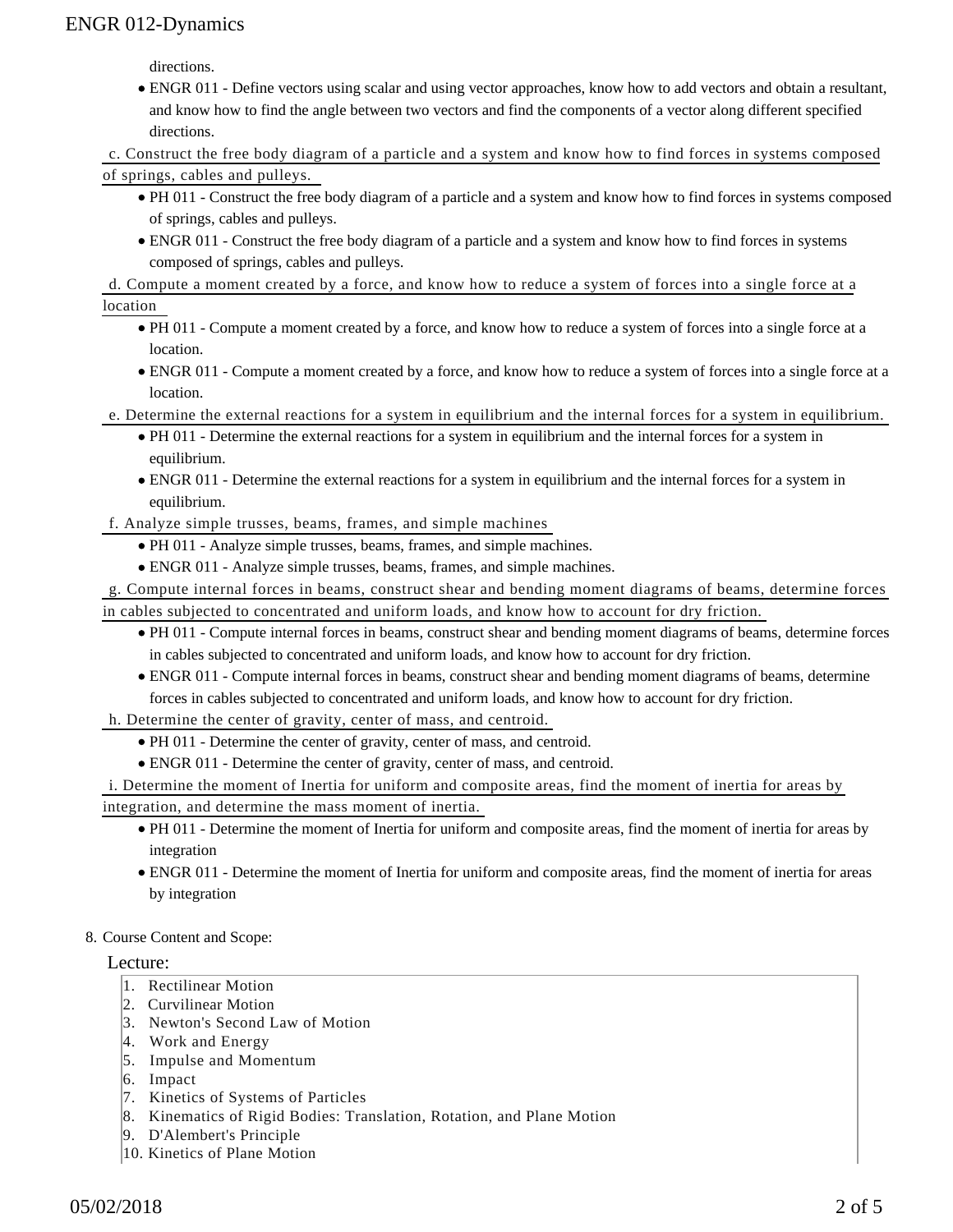- 11. Impulse-Momentum for Rigid Bodies
- 12. General Motion
- 13. Introduction to Vibration

Lab: *(if the "Lab Hours" is greater than zero this is required)*

9. Course Student Learning Outcomes:

1. Demonstrate qualitative and quantitative understanding of Newtonian Physics and basic equations underlying kinematics and kinetics of rigid bodies in 2D and 3D motion.

2. Apply these skills to isolate rigid bodies and draw clear and appropriate free-body diagrams and solve 2-D and 3-D kinematics and dynamics problems.

3. Demonstrate an understanding of conservation laws/principles in mechanics i.e., Law of conservation of energy, Law of conservation of Momentum (both linear and angular) and apply these principles as an alternative method to Newton's laws of motion in solution of dynamics problems.

10. Course Objectives: Upon completion of this course, students will be able to:

a. Derive equations for position, velocity and acceleration of a particle in cartesian coordinates.

b. Express the two-dimensional curvilinear motion of a particle in rectangular, normal-tangential, and polar coordinates.

- c. Apply Newton's second law to determine the acceleration of a particle and all the forces acting on it.
- d. Computer the work done by forces acting on a moving particle
- e. Apply work-energy principles to determine the motion of a particle or a system of particles.
- f. Apply impulse-momentum methods to determin motion of a particle or a system of particles.
- g. Analyze problems involving collisions of particles.

h. Compute angular position, angular velocity and angular acceleration of a rigid body in rotational motion.

i. Apply the method of instantaneous centers to analyze velocities of rigid bodies in general plane motion.

j. Analyze relative and absolute velocities and accelerations in a regidn body in plane motion.

k. Compute velocities and accelerations involving rotating coordinate systems.

l. Apply D'Alemberts principle to determine accelerations and forces in rigid-body plane motion.

m. Apply energy and momentum methods on rigid bodies in plane motion

n. Solve problems for undamped and damped harmonic motion.

11. Methods of Instruction: *(Integration: Elements should validate parallel course outline elements)* 

- a. Discussion
- b. Lecture
- c. Participation

12. Assignments: (List samples of specific activities/assignments students are expected to complete both in and outside of class.) In Class Hours: 54.00

Outside Class Hours: 108.00

a. In-class Assignments Class discussion Problem solving and sharing b. Out-of-class Assignments Reading assignments Homework assignments Maintain a comprehensive notebook documenting all course work

13. Methods of Evaluating Student Progress: The student will demonstrate proficiency by:

- Written homework
- Weekly problem assignments
- Guided/unguided journals Comprehensive notebook/journal documenting all work, including lecture notes, in-class activities, and homework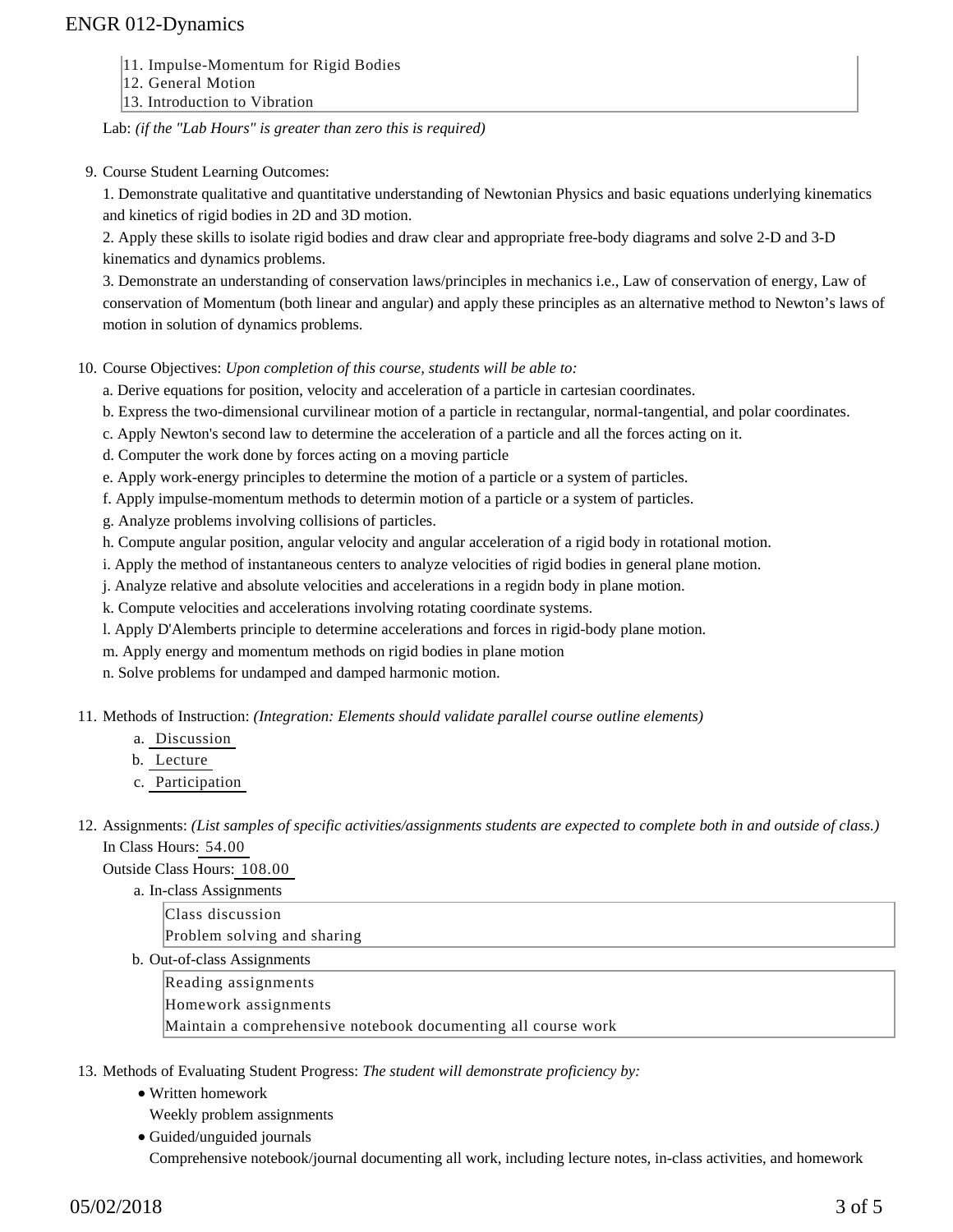assignments.

- Group activity participation/observation Student design project will be assigned as a group activity requiring a signficant amount of student interaction.
- Mid-term and final evaluations Multiple exams and a comprehensive final exam
- Student participation/contribution

Class participation includes discussion of the application of lecture material, sharing of solutions of various problems, and progress reports of their team design project.

- 14. Methods of Evaluating: Additional Assessment Information:
- 15. Need/Purpose/Rationale -- All courses must meet one or more CCC missions.

PO-GE C1-Natural Sciences

 Use college-level mathematical concepts and methods to understand, analyze, and explain issues in quantitative terms.

IO - Scientific Inquiry

Analyze quantitative and qualitative information to make decisions, judgments, and pose questions.

IO - Critical Thinking and Communication Apply principles of logic to problem solve and reason with a fair and open mind.

### 16. Comparable Transfer Course

| <b>University</b><br><b>System</b> | <b>Campus</b>                                         | <b>Course</b><br><b>Number</b> | <b>Course Title</b>     | Catalog<br>Year |
|------------------------------------|-------------------------------------------------------|--------------------------------|-------------------------|-----------------|
| <b>CSU</b>                         | California Polytechnic University, Pomona             | ME 215                         | <b>Vector Dynamics</b>  | 2009            |
| <b>CSU</b>                         | California Polytechnic University, San Luis<br>Obispo | ME 212                         | Engineering<br>Dynamics | 2010            |
| UC                                 | UC Irvine                                             | <b>MAE 80</b>                  | Dynamics                | 2010            |

17. Special Materials and/or Equipment Required of Students:

```
None.
```
Required Material? <sup>18.</sup> Materials Fees:

## **Material or Item Cost Per Unit Total Cost Per Unit Total Cost Per Unit Accord Total Cost Accord Cost Per Unit**

19. Provide Reasons for the Substantial Modifications or New Course:

Update textbook and review entire outline

- a. Cross-Listed Course *(Enter Course Code)*: PH-012 b. Replacement Course *(Enter original Course Code)*: *N/A* 20.
- 21. Grading Method *(choose one)*: Letter Grade Only

### 22. MIS Course Data Elements

- a. Course Control Number [CB00]: CCC000523756
- b. T.O.P. Code [CB03]: 90100.00 Engineering, General (req
- c. Credit Status [CB04]: D Credit Degree Applicable
- d. Course Transfer Status [CB05]: A = Transfer to UC, CSU
- e. Basic Skills Status [CB08]: 2N = Not basic skills course
- f. Vocational Status [CB09]: Not Occupational
- g. Course Classification [CB11]: Y Credit Course